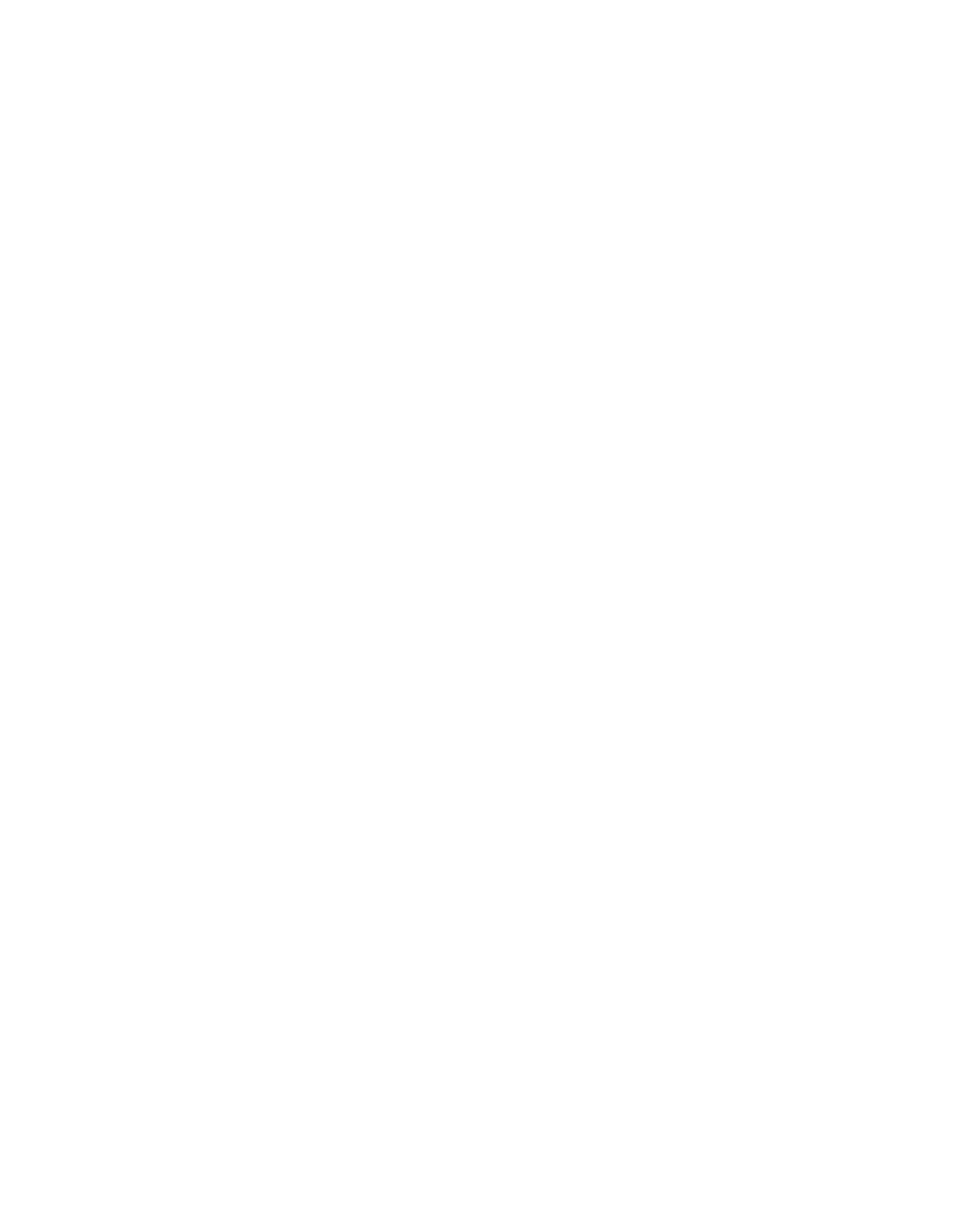# **SECTION 07920 SEALANTS AND CAULKING**

### <span id="page-2-0"></span>**PART 1 - GENERAL**

#### <span id="page-2-1"></span>1.01 DESCRIPTION

Requirements specified in Conditions of the Contract and Division 1 form a part of this Section. Provide all sealant and caulking work, complete as indicated, specified and required.

- A. Work Included in This Section. Principal items are:
	- 1. This Specification is intended to be general in scope as to locations of caulking and sealants. Contractor shall examine all Drawings and Details thoroughly and familiarize himself with the extent of the caulking and sealing involved. Only a complete and absolutely watertight and weathertight job will be accepted.
	- 2. Additional information pertaining to sealing and/or caulking will be found in the various specific trade sections and shall be coordinated with the work of this Section.
- B. Related Work Not in This Section. Concrete Work, Masonry Work, Doors and Frames, Painting, Gypsum Drywall, Weatherstripping and Sound Sealing integral to manufactured items, and caulking required for piping, conduit or other mechanical or electrical work.

#### <span id="page-2-2"></span>1.02 SUBMITTALS

Prior to purchase or delivery of materials, submit the following, and obtain District acceptance.

- A. Samples and Technical Data
	- 1. Submit technical data by all manufacturers of proposed materials.
	- 2. Submit material manufacturers' printed preparation and application instructions to District and furnish copies to all trades concerned.
- B. Shop Drawings and Mock-Ups. When requested, submit the following in accordance with these specifications:
	- 1. Full-size details indicating all the necessary components for each type of joint to be sealed.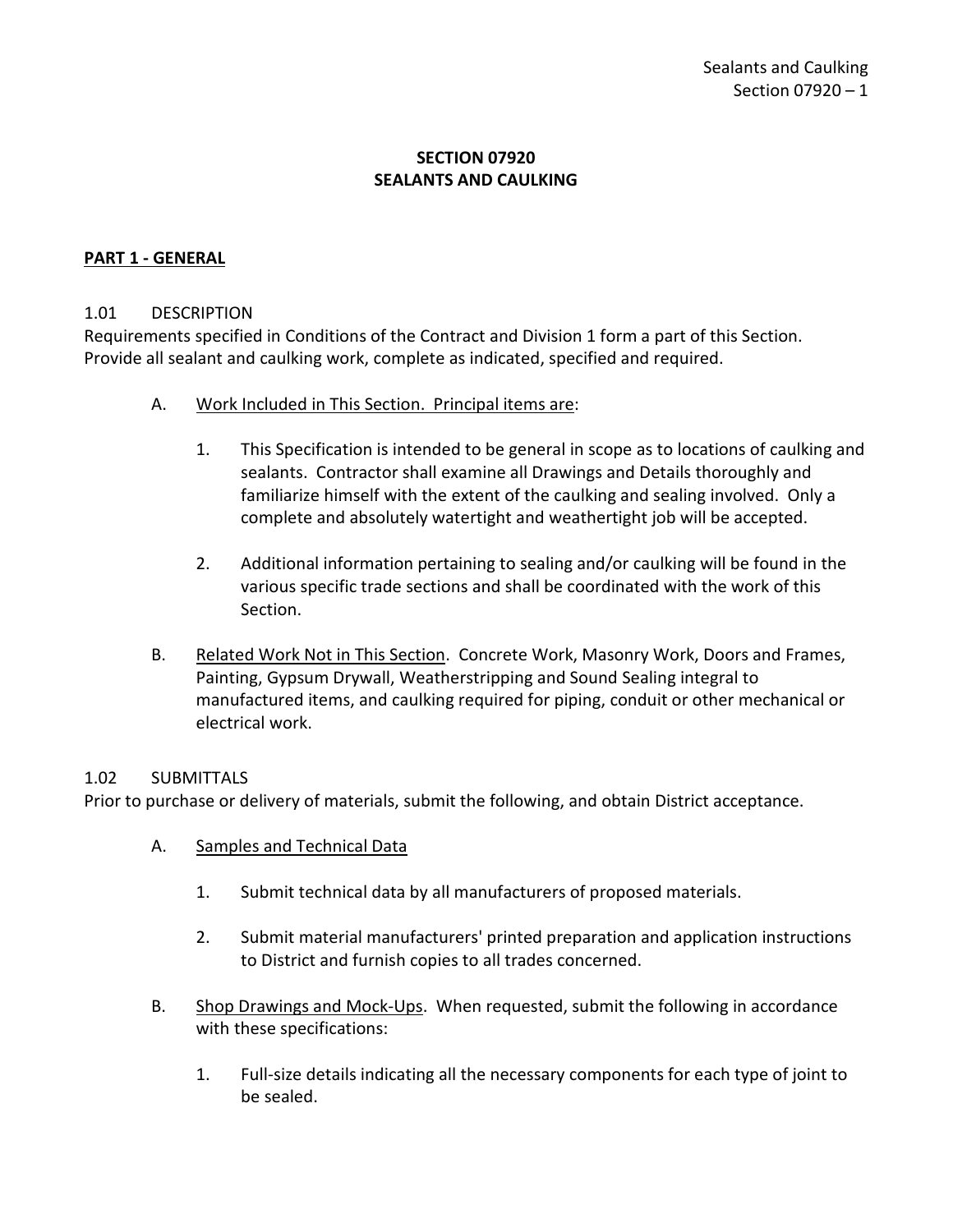Sealants and Caulking Section 07920 – 2

> 2. Observed field conditions and measurements. Mock-up units or test sections shall be also scheduled after receiving written approval of shop drawings by the District.

## <span id="page-3-0"></span>1.03 WARRANTY

Contractor shall fully guarantee all materials and workmanship under this Section for a period of three (3) years from the date of final acceptance of the structure against all defects in both workmanship and materials and he shall promptly correct and/or replace such faulty work if so notified, at no additional cost to the District.

#### <span id="page-3-1"></span>**PART 2 - PRODUCTS**

#### <span id="page-3-2"></span>2.01 MATERIALS

- A. Delivery. Deliver sealant and caulking compounds in unopened factory labeled containers; labels bearing statement of conformance to standards specified for each material; and bearing manufacturer's name and product designation.
- B. Colors. As selected to match adjoining surfaces. Special colors may be required.
- C. Sealant Compounds. Materials shall conform to Fed. Spec. TT-S-00227E(3) for multicomponent sealant, or to Fed. Spec. TT-S-00230C(2) for single component sealant. Properties and adhesion of 1-part sealants shall be equal to 2-part materials. Sealants shall be Type I or Type II, as applicable. Sealants shall be limited to acceptable compounds compositions which are polysulfide, polyurethane, and silicone. For metal buildings, use Class "A" sealants, and for other locations, use Class "B" sealants each conforming with above referenced Federal Specifications or with ASTM C-920 like characteristics. Above grade sealants shall be resistant to ultra violet deteriorations.
	- 1. For joints in water-bearing surfaces, use only polyurethane sealants certified and approved by manufacturer for continuous or intermittent submergence in water or sewage.
	- 2. Silicone type sealant shall be used only on above grade joints which are not subject to vehicular or pedestrian traffic.
	- 3. Acoustical Sealant. Where designated or required at interior and acoustic partitions, use: "Acoustical Sealant" produced by USG, Tremco, or equal products.
	- 4. For Traffic (Vehicular or Pedestrian) Horizontal Sealant Joints. Sealant shall be MAMECO International's No. 45, or equal. Provide with Shore "A" Hardness Range of 25-35.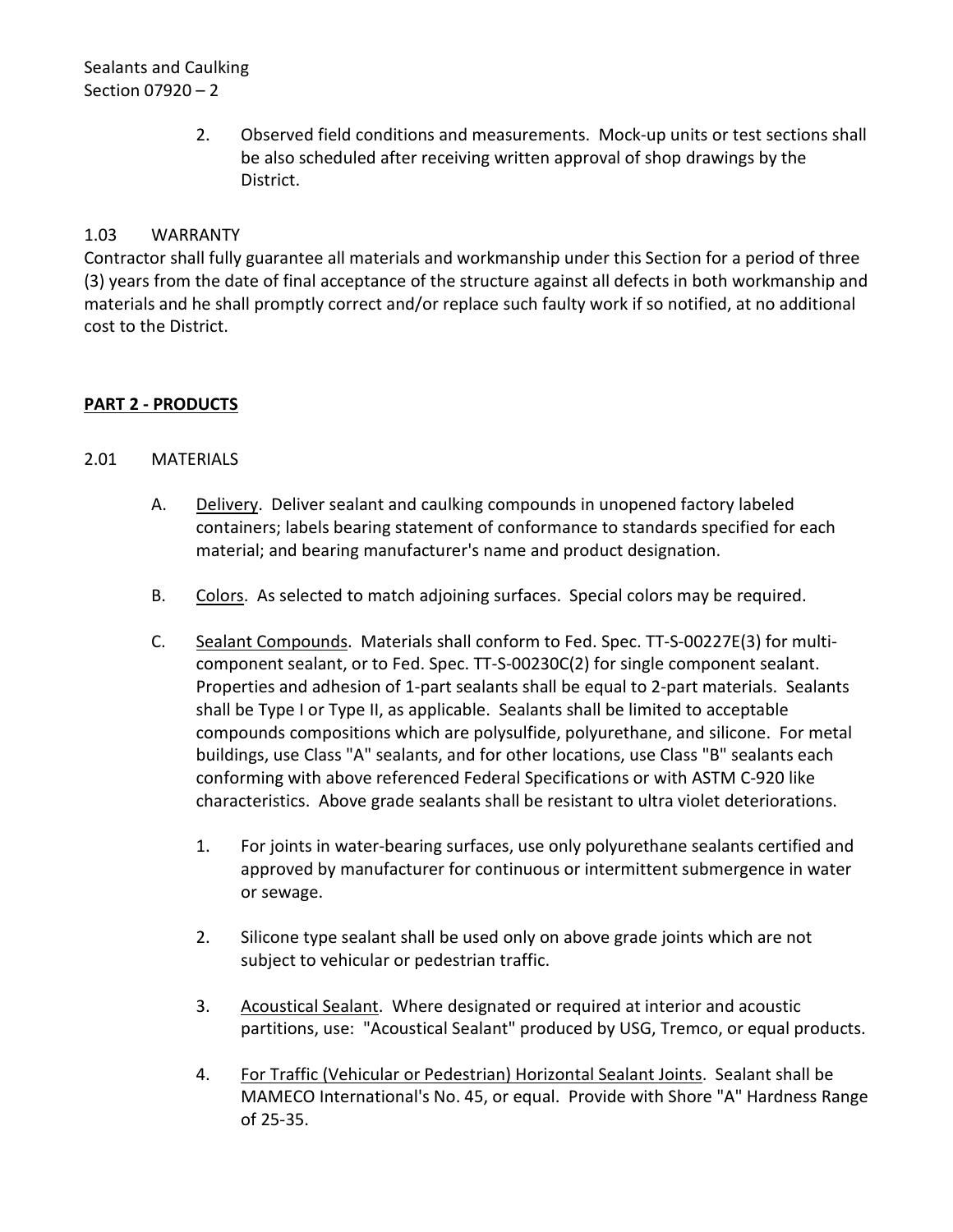- D. Primer, where required, shall be used as recommended in writing by the sealant manufacturer. Primer shall have been tested for non-staining characteristics and durability on samples of actual surfaces to be sealed.
- E. Back-up Materials and Preformed Joint Fillers. Use non-staining material, compatible with sealant and primer, and of a resilient nature, such as closed cell polyethylene rod, or elastomeric tubing or rod (neoprene, butyl, or EDPM). Materials impregnated with oil, bitumen, or similar shall not be used. Size and shape shall be as indicated by joint details in Drawings and shall be as recommended by sealant manufacturer in writing. Sealant shall not adhere to back-up material.
- F. Bond Breakers, where required, shall be polyethylene tape, aluminum foil or other material as recommended by sealant manufacturer in writing.

# <span id="page-4-0"></span>**PART 3 - EXECUTION**

- <span id="page-4-1"></span>3.01 GENERAL
	- A. Perform work of this Section by material manufacturer's approved applicator in strict conformance with manufacturer's printed instructions, or perform such operations under direct supervision of qualified representative of material manufacturer.
	- B. Applicator shall examine all surfaces and report to the General Contractor all conditions not acceptable.

# <span id="page-4-2"></span>3.02 PREPARATION

- A. Thoroughly clean all joints, removing all foreign matter such as dust, oil, grease, water, surface dirt, frost and old caulking materials. Sealant must be applied to the base surface. Previously applied paint or primer must be entirely removed.
- B. Porous materials such as concrete masonry or stone should be cleaned where necessary by grinding, blast-cleaning, mechanical abrading, acid washing or combination of these methods to provide a clean, sound base surface for sealant adhesion.
	- 1. Laitance shall be removed by acid washing, grinding, or mechanical abrading.
	- 2. Form oils shall be removed by blast-cleaning.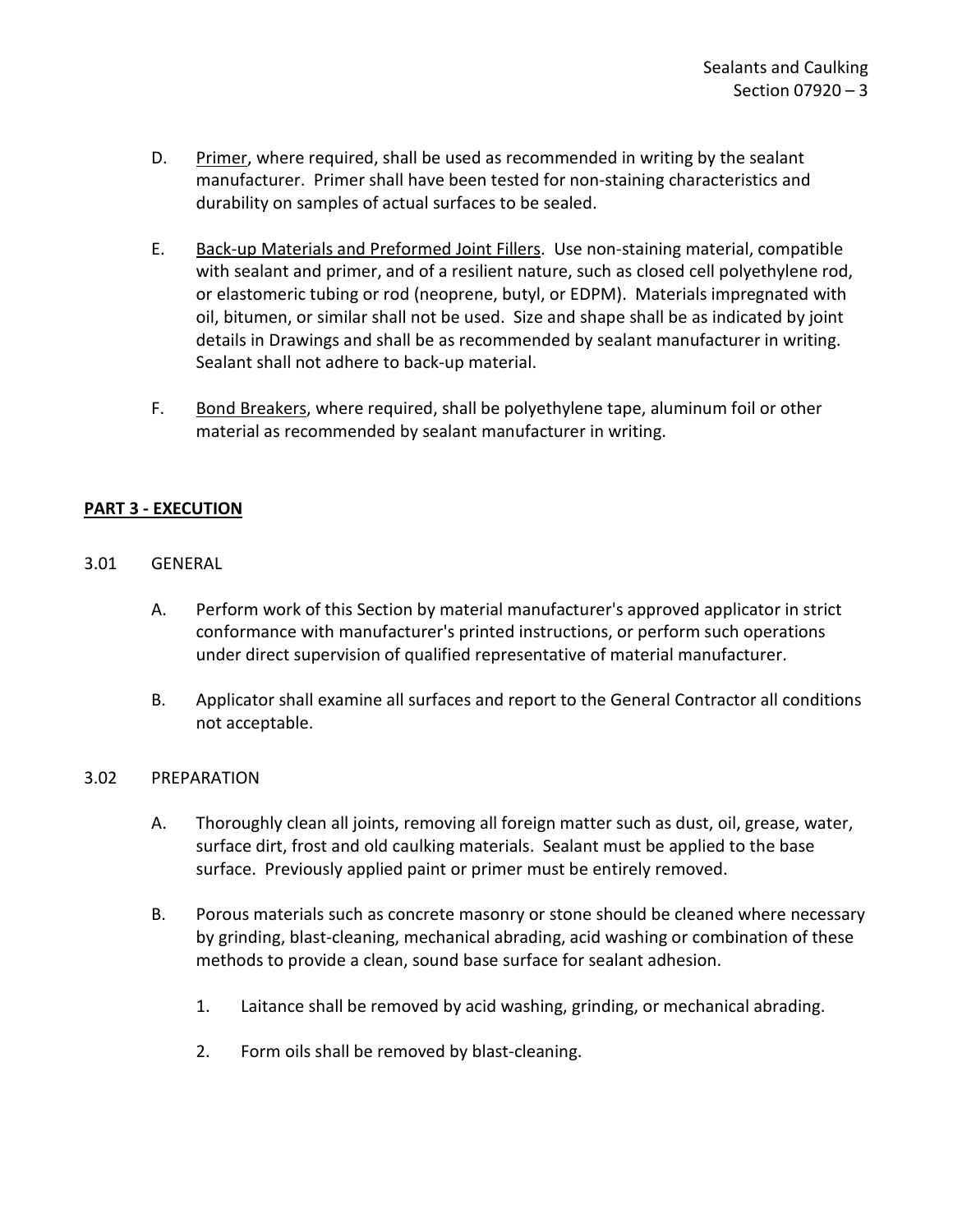- 3. Loose particles present or resulting from grinding, abrading or blast-cleaning shall be removed by blowing out joints with oil-free compressed air (or vacuuming) prior to application of primer or sealant.
- C. Non-porous surfaces, such as metal and glass, shall be cleaned either mechanically or chemically. Protective coatings such as methacrylate lacquer on metallic surfaces shall be removed by a solvent that leaves no residue. Solvent shall be used with clean cloths or lintless paper towels. Do not allow solvent to air dry without wiping. Wipe dry with clean, dry cloth, or lintless paper towels.
- D. Joint areas to be protected with masking tape or strippable films shall be cleaned before application of tape or film.
- E. All joints to receive sealant shall be as indicated on shop or Project Drawings. Do not seal joints until they are in compliance with drawings or are acceptable to the Engineer.
	- 1. Joints to receive sealant shall be a minimum of 1/4 inch wide by 1/4 inch deep, unless otherwise approved.
	- 2. For joints in concrete, masonry, or stone: depth of the sealant may be equal to the width of joints up to 1/2 inch wide. For joints 1/2 inch to 1 inch wide: depth shall be 1/2 inch. For expansion and other joints, 1 to 2 inches wide: depth shall be no greater than 1/2 the applied sealant width. For joints exceeding 2 inches (5 cm) in width: depth shall be as directed by sealant manufacturer.
	- 3. For joints in metal, glass, and other non-porous surfaces: sealant depth shall be a minimum of 1/2 the applied sealant width, and shall in no case exceed the applied sealant width.
- F. Joints to receive sealant, back-up material or pre-formed joint filler shall be cleaned out, raked to full width and depth as required by Applicator.
- G. Joints shall be of sufficient width and depth to accommodate specified back-up material or pre-formed joint filler and sealant.

# <span id="page-5-0"></span>3.03 APPLICATION

- A. Install back-up material or joint filler, of type and size specified, at proper depth to provide sealant dimensions as detailed. Back-up material shall be of suitable size and shape; and compressed 25-50 percent to fit joints as required. Sealant shall not be applied without back-up material and/or bond breaker strip. When using back-up tubes avoid lengthwise stretching. Tube or rod shall not be twisted or braided.
- B. Apply masking tape, where required, in continuous strips in alignment with joint edge.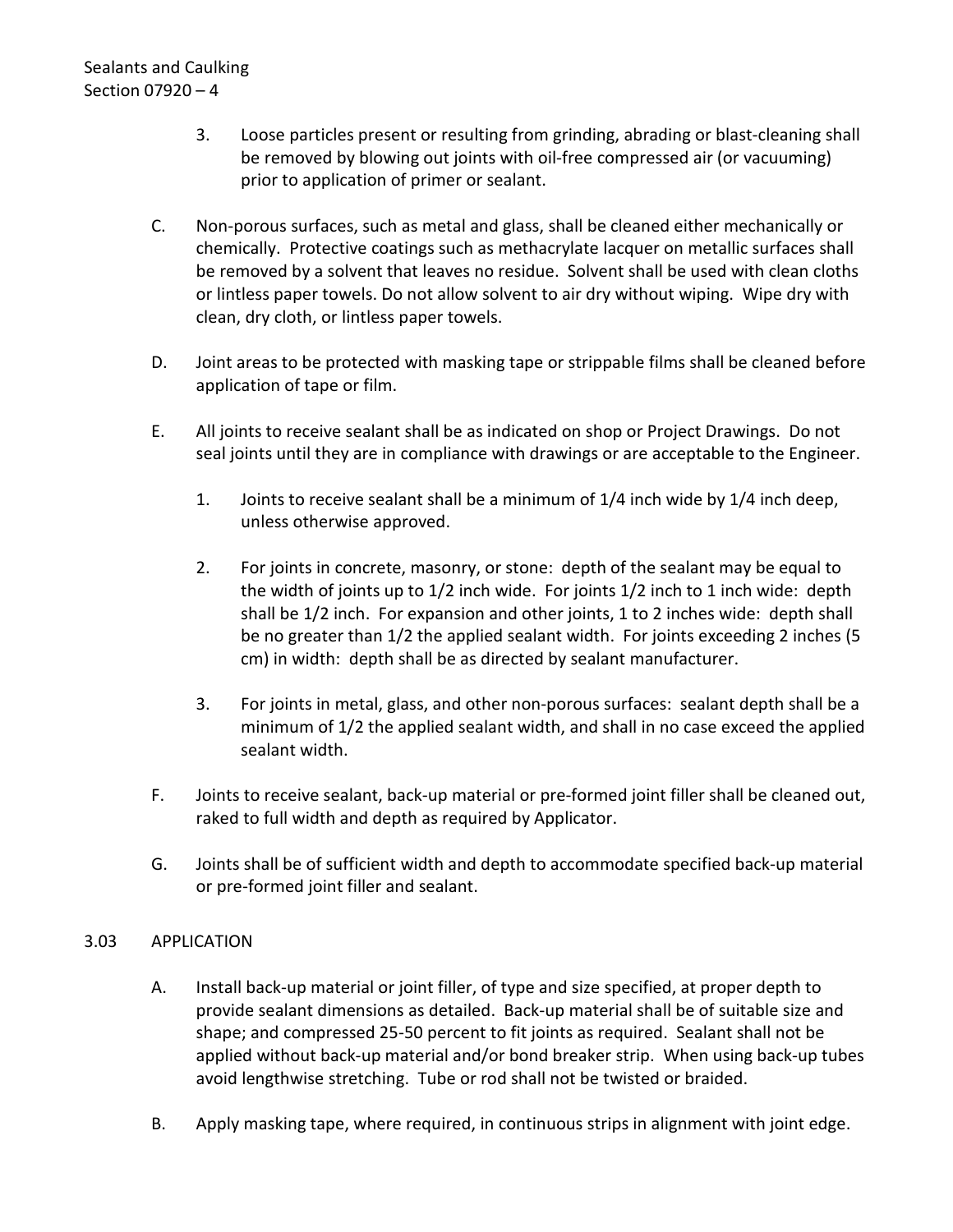- C. Prime surfaces, where required, with primer as recommended by sealant manufacturer.
- D. Follow sealant manufacturer's instruction regarding mixing (if required), surface preparation, priming, and application procedure.
- E. Apply sealant under pressure with hand or power actuated gun or other appropriate means. Gun shall have nozzle of proper size and provide sufficient pressure to completely fill joints as designed. All joint surfaces shall be tooled to provide the contour as indicated on Drawings. When tooling joints, use tooling solution recommended by manufacturer. Remove masking tape immediately after joints have been tooled.
	- 1. For sealant application when air temperature is below forty degrees  $(40^{\circ})$ Fahrenheit (four degrees (4<sup>o</sup>) Centigrade), consult sealant manufacturer for recommendations.

#### <span id="page-6-0"></span>3.04 CLEAN-UP AND PROTECTION

Clean adjacent surfaces of sealant as work progresses. Use solvent or cleaning agent as recommended by sealant manufacturer. All finished work shall be left in a neat, clean condition.

#### <span id="page-6-1"></span>3.05 QUALITY CONTROL

The sealant joints shall be uniformly smooth, free of wrinkles, flush with adjacent surfaces and absolutely watertight. Adjacent surfaces which have been soiled by the application of the sealing compound shall be wiped clean and be left neat. The work will be judged defective due to the sealant's hardening, cracking, crumbling, melting, shrinking, leaking, or running.

#### **END OF SECTION 07920**